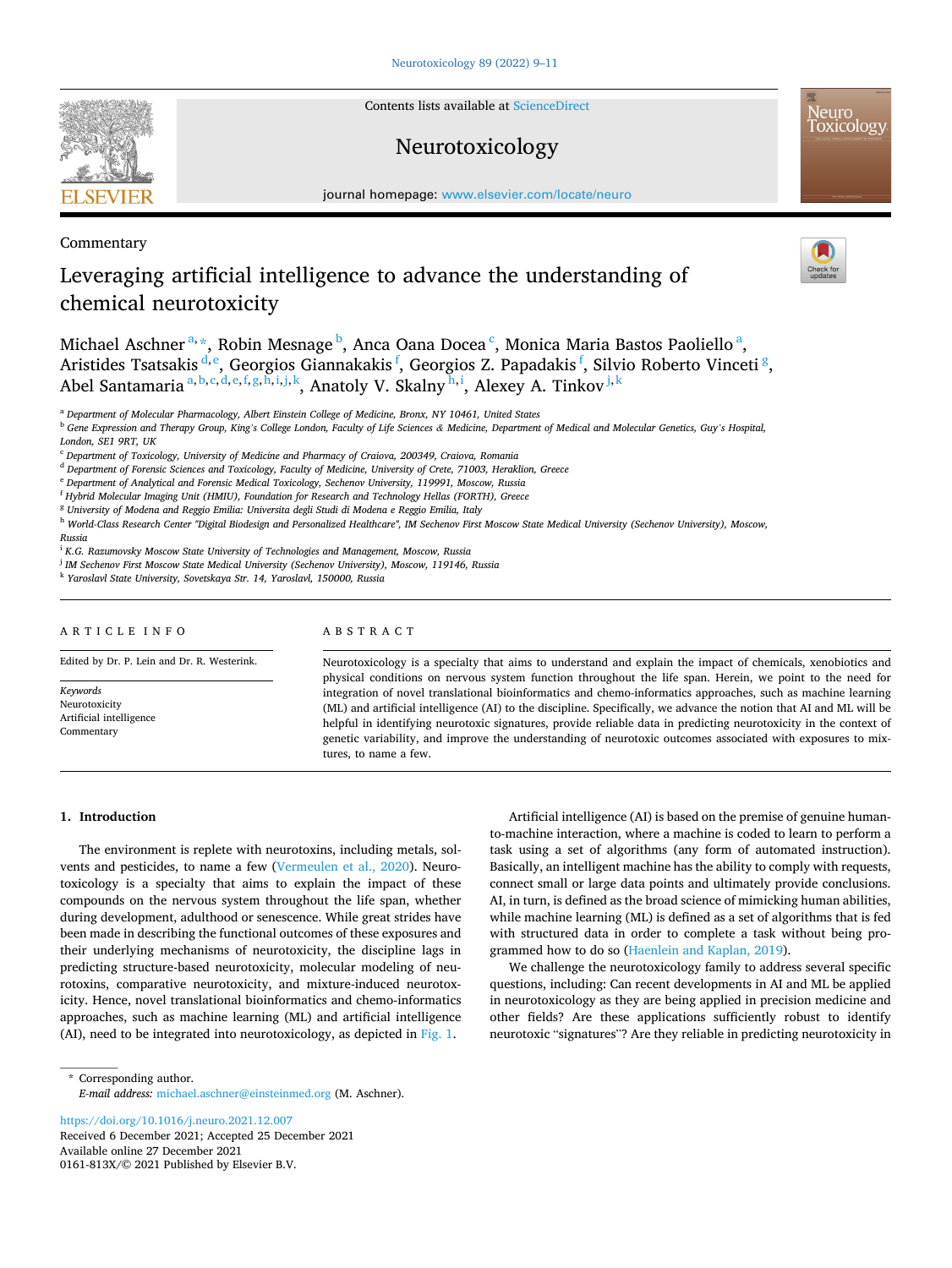<span id="page-1-0"></span>the context of genetic variability? Are they able to predict neurotoxicity associated with exposures to mixtures? Can they relate chemical structure or activity to neurotoxicity?

#### **2. Artificial intelligence in neurotoxicology**

We provide few examples on how these advanced tools can be utilized in future research. Acetylcholinesterase (AChE) functions to terminate neurotransmission by hydrolyzing acetylcholine. Accordingly, AChE inhibitors, such as organophosphates and carbamates, increase both the level and duration of the neurotransmitter action. A recent study by [Pulikkal et al. \(2017\),](#page-2-0) taking advantage of novel chemoinformatics tools such as quantitative structure-activity relationship (QSAR) models, has identified physicochemical properties of AChE inhibitors ([Pulikkal et al., 2017](#page-2-0)). Analogous QSAR models should improve the understanding on the biological activity of various organophosphates and carbamates in inhibiting AChE and their neurotoxic sequalae, and identify other agents which may target this enzyme.

In search of novel treatments for Schizophrenia, ML and computational chemistry have also been combined to determine the chemical properties of inhibitors of gamma-amino butyric acid (GABA), the primary inhibitory neurotransmitter in the adult central nervous system ([Marunnan et al., 2017\)](#page-2-0). While known to be affected by lead (Pb), polychlorocycloalkane and pyrethroid insecticides ([Bloomquist et al.,](#page-2-0)  [1986\)](#page-2-0), systematic studies predicting physicochemical properties of other neurotoxins have yet to take advantage of novel computational algorithms, such as AI and ML.

### **3. Advancing artificial intelligence (AI) techniques**

Advanced AI techniques (such as feature selection, Machine Learning (ML) or/and Deep learning (DL)) have been recently employed for the prediction of neurotoxicity and the analysis of neurotoxicity-related mechanisms [\(Furxhi and Murphy, 2020](#page-2-0); [Jiang et al., 2020;](#page-2-0) [Kuusisto](#page-2-0)  [et al., 2019; Monzel et al., 2020a\)](#page-2-0), with AI and ML methods having been used for the analysis of *in vivo, in vitro* ([Furxhi and Murphy, 2020](#page-2-0); [Monzel et al., 2020a](#page-2-0)) and *in silico* ([Jiang et al., 2020](#page-2-0)) neurotoxicity.

Feature selection (FS) is an AI-based technique identifying the most significant and relevant features to the investigated problem. By removing redundant or unrelated information, FS increases discriminatory and predictive power, contributing significantly to the classification/prediction model [\(Chandrashekar and Sahin, 2014](#page-2-0)). FS is divided into filter, embedded selection and ranking methodologies (such as mRMR algorithm, Random Forest (RF), Recursive Feature Elimination (RFE) ([Kuusisto et al., 2019](#page-2-0)), etc.) [\(Chandrashekar and Sahin, 2014](#page-2-0)). Machine Learning (ML) is an AI-based data analysis approach, capable of automatic identification of data patterns via establishment of computational models based on learning skills acquired from a training dataset. Several classification systems have been used in the literature (such as Naive Bayes (NVB), k-Nearest Neighbors (KNN), Support Vector

Machines (SVM), artificial Neural networks (ANN), Random Forest (RF), etc.), with Random Forest being the most prominent and effective ([Furxhi and Murphy, 2020](#page-2-0); [Monzel et al., 2020a](#page-2-0)) due to its increased discriminative power. Furthermore, Deep Learning (DL) is an AI-based methodology training neural network models with complex architectures and non-linear transformations. DL exhibits high performance with the limitations of the need for very large training datasets, and low generalizability power ([Srivastava and Hanig, 2021](#page-2-0)). Imaging analysis tools provide highly valuable information for the automatic quantification of neurotoxic states and regions of interest (ROI) ([Argyriou et al.,](#page-2-0)  [2019; Fitsanakis et al., 2006\)](#page-2-0) which have been combined efficiently with the emerging DL and ML techniques [\(Falk et al., 2019](#page-2-0); [Kayasandik et al.,](#page-2-0)  [2020;](#page-2-0) [Srivastava and Hanig, 2021\)](#page-2-0), enabling the address of the automated identification of histopathological results identifying automatically neuronal damage or degenerated brain areas [\(Iqbal et al., 2019](#page-2-0)). The application of AI methods (such as Feature Selection, ML/DL) provide powerful and reliable tools for automating all the phases of neurotoxicity estimation procedure: artifacts removal, precise brain areas segmentation, detection of degenerated areas, extraction of their descriptive features and efficient model classification/prediction with increased accuracy [12].

#### **4. Enabling the use of high-throughput "omics" technologies**

Large and granular datasets are needed to develop ML models and get accurate predictions. Little data results in a poor approximation and may cause over-fitting. High-throughput "omics" technologies which are increasingly used to measure thousands of variables (e.g. metabolite levels, gene expression, or image acquisitions) are thus very suitable to develop ML algorithms. They can be used to identify harmful substances. Recent studies also include the construction of zebrafish developmental neurotoxicity networks by integration of transcriptomic datasets ([Li](#page-2-0)  [et al., 2021](#page-2-0)), or toxicity predictions in brain organoids from image-based cell profiling [\(Monzel et al., 2020b\)](#page-2-0). They also improve the predictability of current testing strategies. For instance, an in-depth molecular profiling in rats exposed to pesticides allowed the detection of perturbations that would remain undetected by standard regulatory measures ([Mesnage et al., 2021b\)](#page-2-0) or the effects of glyphosate on gut microbial communities ([Mesnage et al., 2021a](#page-2-0)). Omics technologies also have applications for precision medicine. For instance, blood lipid profiles reflecting antecedent memory impairment can be used as diagnostic tools for early neurodegeneration of Alzheimer's disease ([Mapstone](#page-2-0)  [et al., 2014\)](#page-2-0). Toxicogenomics strategies can even have regulatory application by facilitating the development of adverse outcome pathways and read-across strategies ([Liu et al., 2019\)](#page-2-0).

Altogether, we suggest that the use of omics technologies could facilitate the development of AI applications in neurotoxicology by providing datasets sufficiently large so that ML models can learn accurate prediction profiles.



**Fig. 1.** A conceptual framework to leverage artificial intelligence and advance the understanding of chemical neurotoxicity.